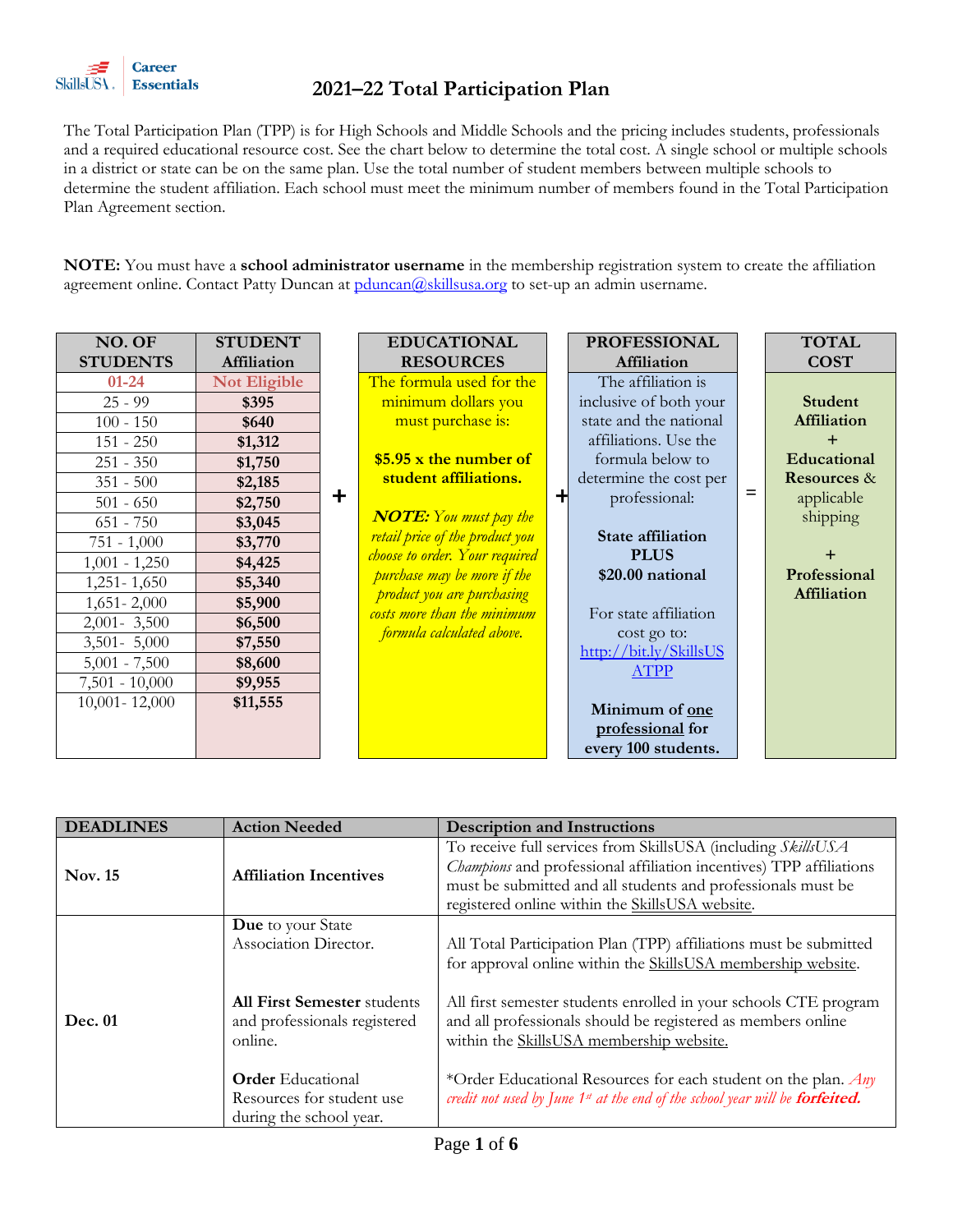| SkillsUSA .<br><b>Essentials</b><br>2021–22 Total Participation Plan |                                                              |                                                                                                                                                                    |  |  |  |
|----------------------------------------------------------------------|--------------------------------------------------------------|--------------------------------------------------------------------------------------------------------------------------------------------------------------------|--|--|--|
| Dec. 15<br><b>State Assoc. Directors</b>                             | <b>Online affiliations due to</b><br>National office online. | State Directors should approve and submit all TPP affiliations<br>online within the SkillsUSA membership website.                                                  |  |  |  |
| <b>Jan. 31</b>                                                       | <b>All Second Semester</b><br>students registered online.    | All second semester students enrolled in your schools CTE<br>program and all professionals should be registered as members<br>online within the SkillsUSA website. |  |  |  |

### **Total Participation Plan Agreement**

Be sure your school can comply with all the terms and conditions before completing the agreement online. **By submitting an affiliation plan online, you agree to:**

- register all eligible students and professionals within the SkillsUSA website. All students must be joined as members if they are enrolled in a career and technical class that SkillsUSA serves and is allowable by state policy.
- register at least 25 students and at least one professional for every 100 students. Your school (s) are responsible for ensuring member names are accurate and not duplicated. Once members are joined in the system drops and cancellations are not permitted. Your school is liable for paying for all registered members including duplicate member names.
- use the TPP educational resource credit to order and implement the required Career Essentials: Experiences to support my program(s). If, at the time I submit my TPP agreement I do not need to order the Experiences I will substitute an order of equivalent value for an optional TPP approved resource. Once a product type is selected on the TPP agreement, your credit can only be used towards that product type during the year.
- ensure that instructors and administrative staff understand SkillsUSA programs and the proper use of SkillsUSA materials. You agree to provide or arrange for any necessary training for affiliated professionals and will contact the state or national office and arrange for the necessary training.
- implement the SkillsUSA program to all eligible trade, industrial, technical and health sciences students and provide opportunities for eligible students to compete in local, state or national skill and leadership and skills competitions and participate in leadership training and conferences through SkillsUSA. If my school does not register members or participate in SkillsUSA events after the agreement is signed, I understand my school remains liable for payment.

#### **I understand that:**

- 37

**Career** 

- professionals receive incentives, affiliation mailings and critical contest updates via mail or email, and these may be missed if I fail to register our professionals by the specified deadlines. Students must be registered within the SkillsUSA website to qualify for future competitions and SkillsUSA programming.
- this is an institutional affiliation; therefore, all benefits are provided only to individuals registered as part of this affiliation. The affiliation and all the benefits cease immediately once an individual departs the institution for any reason.
- affiliation pricing includes student, educational resources and professional affiliation. I agree that once I sign and submit the affiliation plan that my school will pay the appropriate student, educational resource and professional affiliation based on the agreement. Members that are joined over the agreed student or professional count are subject to additional billing charges. Billing may take place during the year or after the national March membership deadline.
- **PAYMENT IS DUE** to the SkillsUSA national office no **later than 30 days** of the invoice date. SkillsUSA will generate an automated invoice and email to the contact on the agreement once the agreement is approved. The invoice will also be available online and will be mailed each month until paid.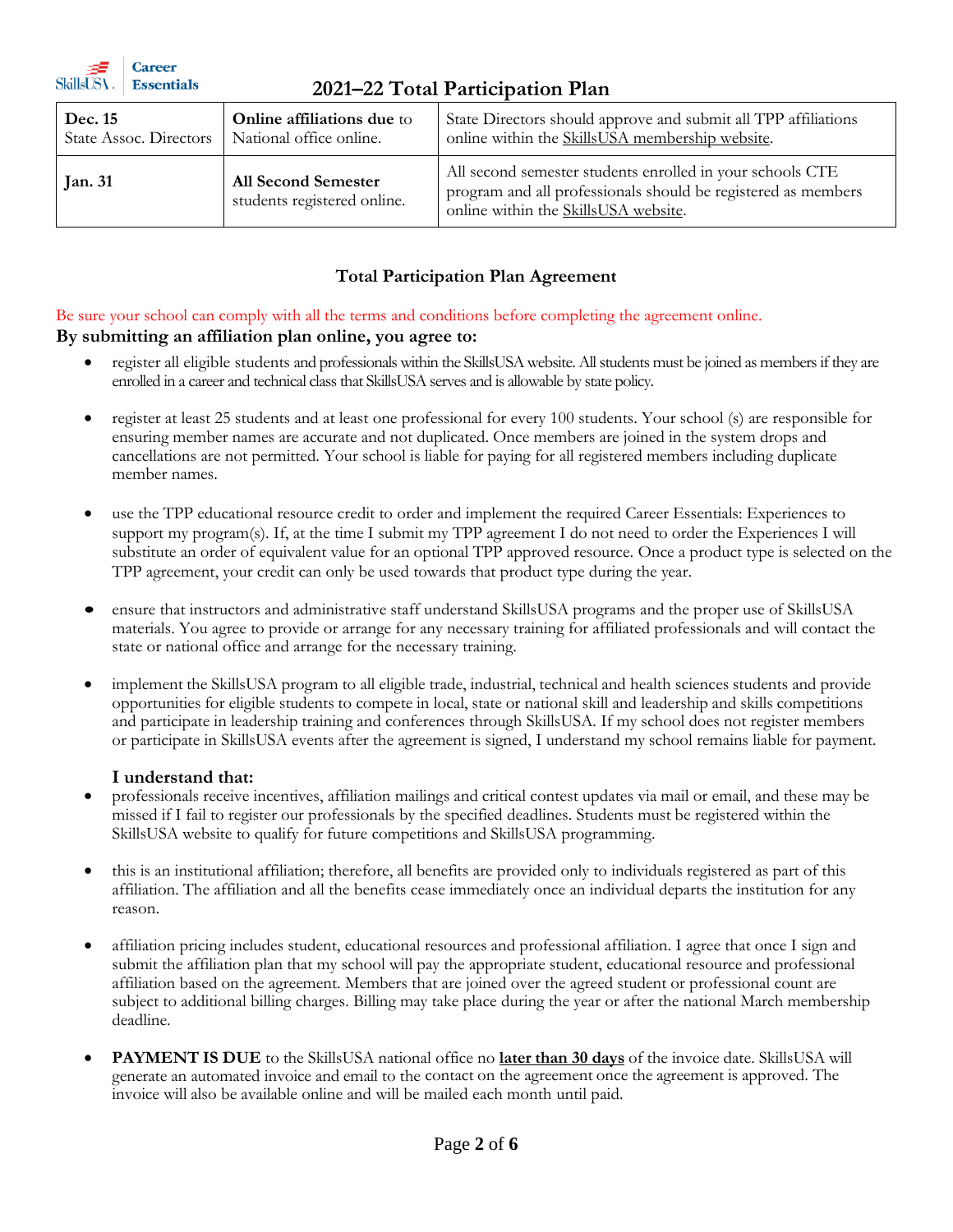

### **Order process for the TPP required Educational Resources**

**NOTE:** Once you select a product type for your plan and are invoiced as part of your affiliation purchase you cannot change to another product type. **Deadline to place orders using your TPP credit is June 01** of the current school year. **Credit is forfeited if orders are not placed by the deadline.**

By agreeing to the affiliation you agree to purchase and integrate the Career Essentials: Experiences to support your program for this year's students. If you do not need to order Career Essentials: Experiences, you can substitute an order of equivalent value with our technical Career Essentials: Assessments, CTE Knowledge and Framework Certification Bundle or with approved SkillsUSA Educational Resources from the SkillsUSA catalog.

#### Pre-Orders

We recommend your school begin implementing the Experiences early in the school year (August or Sept.) to ensure the students have enough time to complete. Follow the pre-order instructions below to place your order.

• Visit [https://mycareeressentials.org](https://mycareeressentials.org/) and click the box for TPP Orders & Pre-orders to begin your order or contact Customer Care.

### **Ordering Instructions**

#### **Career Essentials: Experiences and Assessments**

View product details at [https://www.careeressentials.org](https://www.careeressentials.org/) and click the Pricing tab, for product offerings.

- \* Place your order at SkillsUSA Absorb here<https://absorb.skillsusa.org/>
- \* First time users and schools placing orders go to and click the Total Participation Plan button.

\* Returning visitors; go directly to the Catalog & Shopping Cart Tile on your dashboard.

\* Select Purchase Order as your form of payment and enter your TPP invoice number as follows:

Experiences: TPPT123456-E

Assessments TPPT123456-A

\* Not eligible for purchase with TPP credit: Automotive (ASE) Assessments.

#### **Optional Resources**

#### **CTE Knowledge and Framework Certification Bundle**

- \* View product details and pricing at<http://bit.ly/CTEBundle21>
- \* Place your order at SkillsUSA Absorb here<https://absorb.skillsusa.org/>
- \* First time users and schools placing orders go to and click the Total Participation Plan button.
- \* Returning visitors; go directly to the Catalog & Shopping Cart Tile on your dashboard.

\*Select Purchase Order as your form of payment and enter your TPP invoice number as follows: TPPT123456-C

#### **Educational Resources from the SkillsUSA online catalog**

\*View and order the SkillsUSA Educational Resources at the SkillsUSA Resource Store here <http://www.skillsusa.org/store>

\* Select Purchase Order as your form of payment and enter your TPP invoice number as follows: TPPT123456-R. \* Not eligible for purchase with TPP credit: Quiz Bowl Timing Tools, OSHA training course, CareerSafe and products located on the SkillsUSA Clothing & Merchandise website.

#### **Order Support**

For technical support and assistance with ordering call 1-844-875-4557 or email the Customer Care Team at [customercare@skillsusa.org](mailto:customercare@skillsusa.org).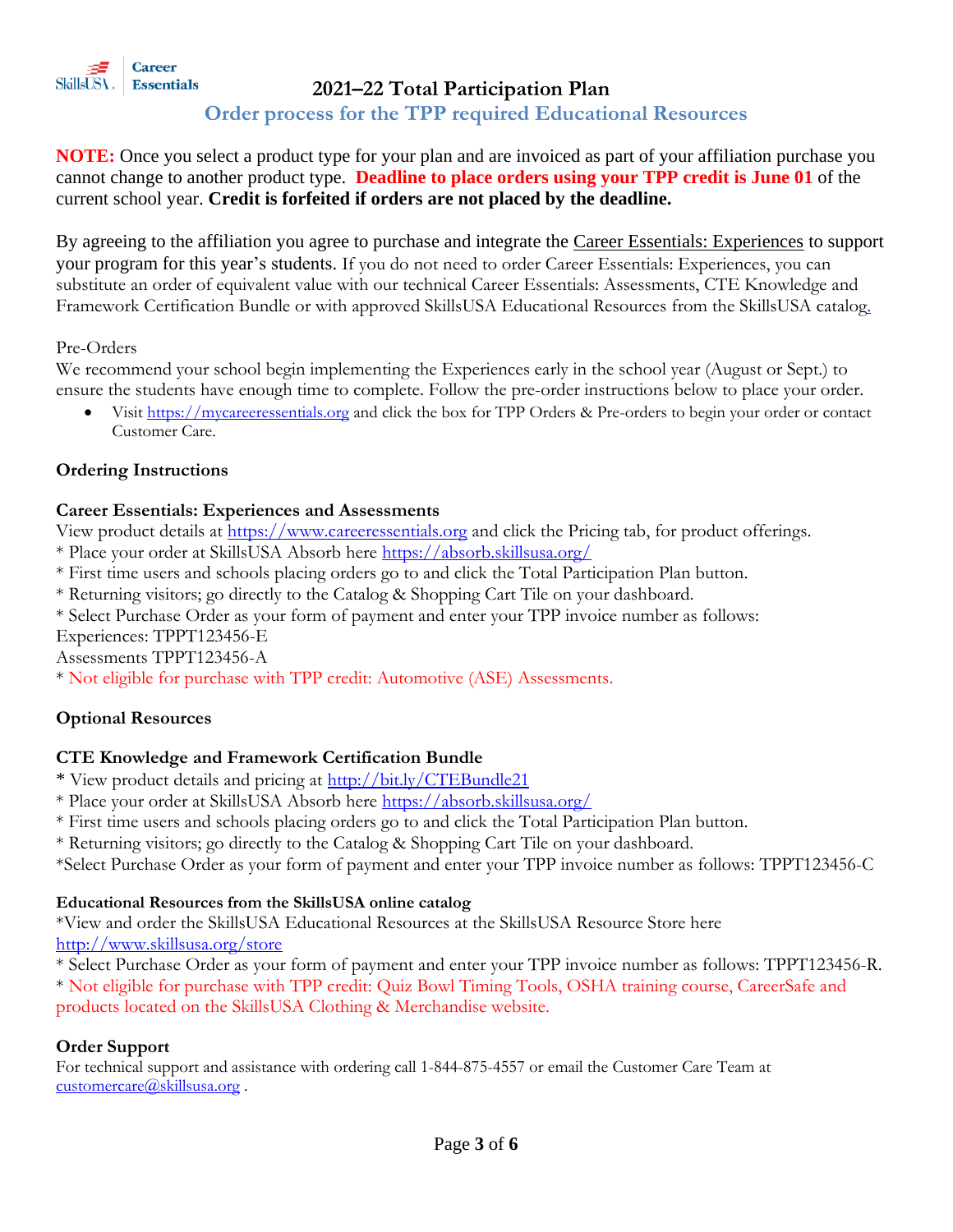

#### **Additional Educational Resource or Career Essentials Suite orders**

Educational Resource Orders placed over the TPP invoiced amount are considered a standard product order where a new form of payment is required. All product orders require a secured form of payment at the time of order. Acceptable forms of payment to secure the order is a valid Purchase Order (PO) or credit card payment.

### **Steps to create an online agreement**

**NOTE: You must have a school administrator username** in the membership registration system to create the affiliation agreement online. Contact Patty Duncan at [pduncan@skillsusa.org](mailto:pduncan@skillsusa.org) to set-up an admin username if you do not already have one.

- 1. Launch to[: http://www.skillsusa-register.org](http://www.skillsusa-register.org/)
- 2. Create a logon to the registration website if you do not already have one by clicking the button *Create Login.*
	- a. In the creation process select the school/organization name that the agreement will be created under.
	- b. Contact Patty Duncan at  $pduncan(Q)$ skillsusa.org to set-up an admin username.
- 3.Next logon using your email address (username) and password you created for your username or click Create Login.

| <b>SCIENCE REGISTER</b> |                                                                                                                                 | Welcome |
|-------------------------|---------------------------------------------------------------------------------------------------------------------------------|---------|
|                         | <b>School Advisors, Alumni and Existing Users</b><br>Login to register SkillsUSA members or to register for a conference event. |         |
| Email address:          |                                                                                                                                 |         |
| Password:               |                                                                                                                                 | Login   |
| Don't have a login yet? | Create Login                                                                                                                    |         |
| Forgot your password?   | <b>Reset My Password</b>                                                                                                        |         |

4. At the top of the screen click the menu *Membership>TPP/Campus Affiliation*



*5.* Click the button *Clone Agreement from Last year* or *Create New Affiliation*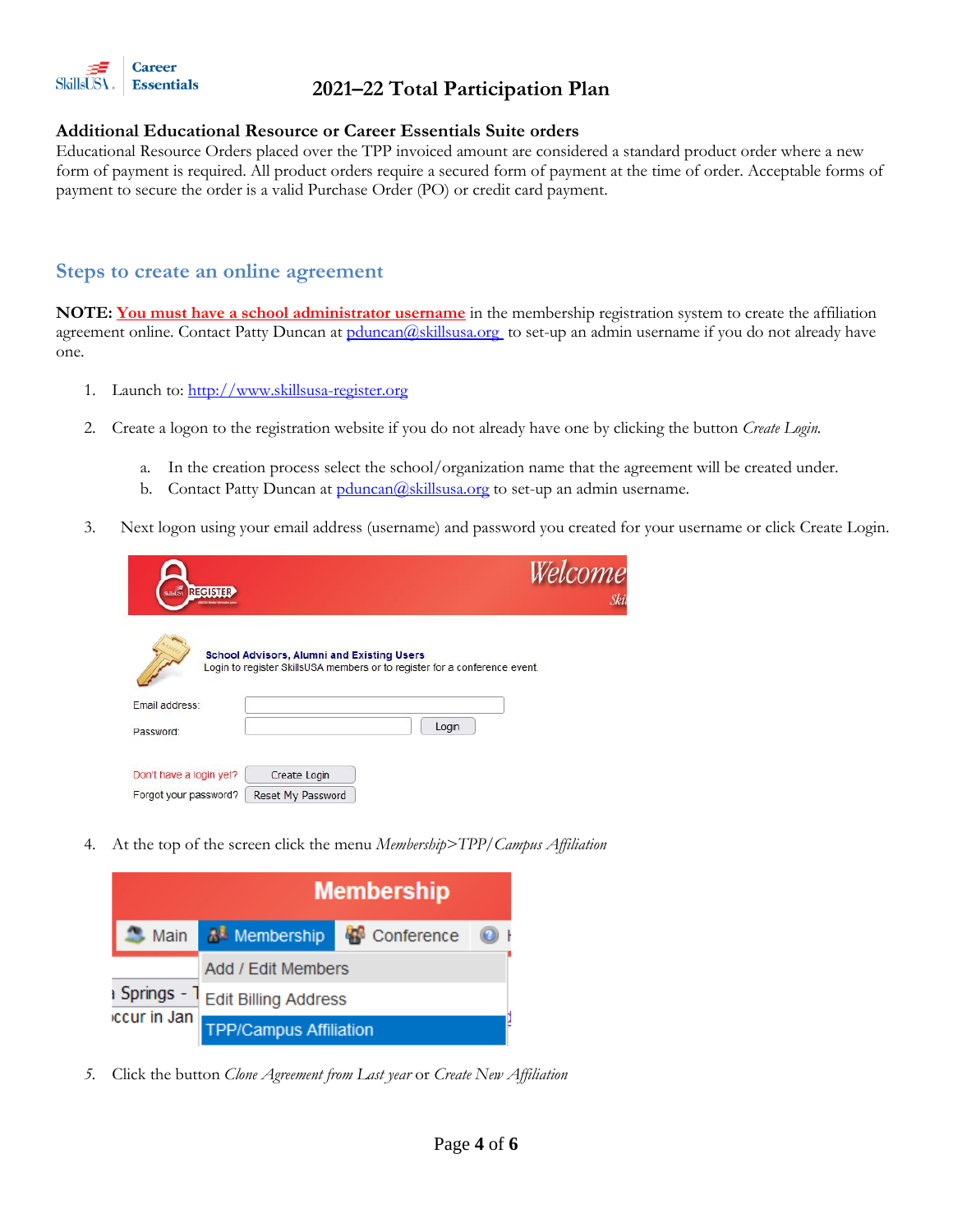

- a. Clone Agreement copies contact information, billing, all schools on plan and number of members based on actual students and professionals registered previous year. Update each field with changes for this year's agreement.
- b. New Agreement provides a blank agreement in which you will complete with estimated students and professionals on the agreement.
- 6. Click the *Edit* button in upper left corner to complete or update the contact and billing information.
- *7.* In the *Schools on Affiliation* section click the *Edit* button and complete the Estimated students and professionals for both first and semester members. *i. e columns Est. Student and Est. Professionals.* 
	- *a. NOTE*: Cloned agreements will be pre-filled with last year's member counts. Update as needed.
- 8. The *Edit* button will turn to *Update* when in editing mode. Click *Update* once completed. **Schools on this Affiliation**

| <b>School-</b><br> ≎∥                                                                                                  |     | Est. Studen   Est. Profes: 8   Act. Stu $\left  \cdot \right $ Act. Pro |   |  | Rst In <b>All</b> | EDIT/Delete           |
|------------------------------------------------------------------------------------------------------------------------|-----|-------------------------------------------------------------------------|---|--|-------------------|-----------------------|
| Any School                                                                                                             | 500 | 20                                                                      | 0 |  |                   | <b>Delete</b><br>Edit |
| Totals:                                                                                                                | 500 | 20                                                                      | 0 |  |                   |                       |
| Records: 1 - 1 of 1 - Pages: $\  \langle \langle -4 \rangle   \ \rangle \$<br>$\vert x \vert$<br>Records per page: 100 |     |                                                                         |   |  |                   |                       |

- If multiple schools are on the agreement; at the bottom of the screen, select the school(s) from the drop-down menu and click the button *Add School.* Complete the step above to add the estimated number of members.
- 10. Click button *Review Fees* and input your required Educational Resources selection. **NOTE: Once you are invoiced you will not be able to change your Educational Resource selection.**



11. Click the button submit For Approval to complete the agreement.

12. Once you complete the agreement you will not be able to make changes. The SkillsUSA State Director will approve and accept the affiliation agreement online. You will receive notification via email when the State Director has approved. **Once you receive the notification your school will be able to submit members.**